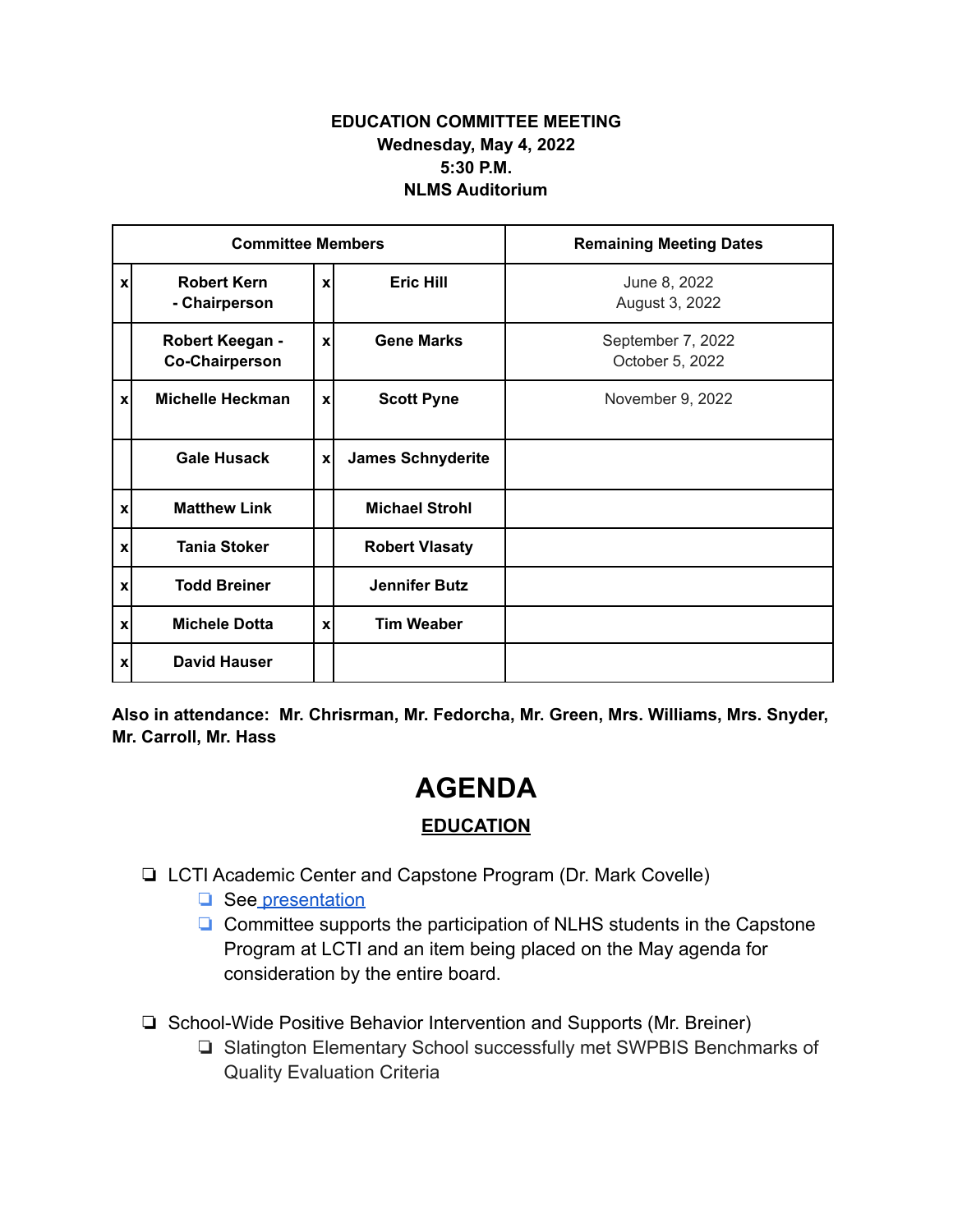## ❏ Curriculum Update (Mr. Pyne)

- ❏ Math, ELA, Foreign Language
	- ❏ 315 total module/unit documents currently in progress districtwide.
	- ❏ All math curriculum K-6 is completed and prepared for summer review. Common Module assessments are currently in use and being included. Next year the [cycle](https://drive.google.com/file/d/1QhikgtV2JilEzgVP8fyQgp-19YXfzaQa/view?usp=drivesdk) calls for full review of assessments for alignment, and by year three we will have in place a system for integration of results in data review process and curriculum and instruction decision making.
	- ❏ ELA curriculum is in progress and staff are being contracted to complete. The same applies regarding assessment review and subsequent data based decision making models.
	- ❏ Foreign Language Curricula will be completed through contracted services and new program/text purchases will support this. The same applies regarding assessment review and subsequent data based decision making models.
	- ❏ The above areas are expected to be completed by the end of summer and submitted for approval by Curriculum Council by the end of the first quarter in the 2022-23 school year.
	- ❏ Other content areas are well underway, and work this year lays the foundation for consistency in design understanding as we shift strategy to engage staff in contracted services to write curriculum on schedule with the [curriculum](https://drive.google.com/file/d/1QhikgtV2JilEzgVP8fyQgp-19YXfzaQa/view?usp=drivesdk) cycle
	- ❏ Year 2 lifts include implementing SEL programming in Grades K-8 and articulating goals through graduation. Much will be tied to development of student skills and mindsets related to group problem solving, socialization, and age-appropriate development of essential skills for learning and success. We will also be working on social studies, business and technology.

 $\Box$  LMS (Canvas)

- $\Box$  Held initial consultation meeting to set priorities for remaining hours this year around implementation tied to mission, vision and commitments drafted in comprehensive planning process
- $\Box$  All buildings will be prepared to deploy a landing page with communication, grade entry and access, attendance entry and access. We will begin the process of shifting these functions into the new platform while also building capacity and training in content creation and transfer, assessment development, and course design.
- $\Box$  PD platform on Canvas will be differentiated to provide multiple access points for new professional learning to accommodate varying aptitudes and existing skill levels. This will be framed around a standardized structure, likely the Danielson framework with connections to Universal Design for Learning principles and the SAMR model for technology integration. Ultimately this PD platform will mirror the structure and